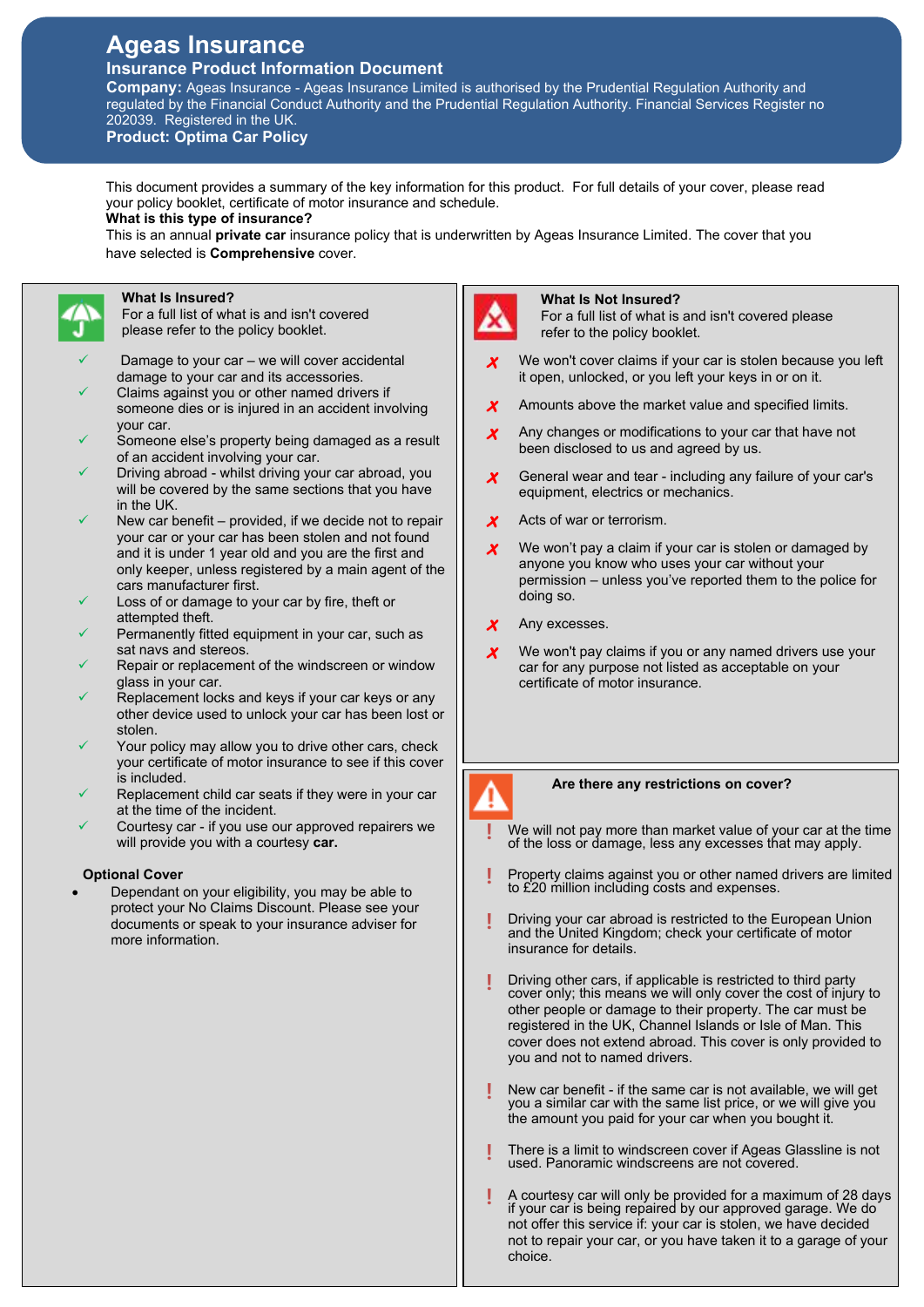### **Where am I covered?**



 You and any named drivers are covered in the UK, Channel Islands and Isle of Man. You and any named drivers are also covered to drive in the European Union; check your certificate of motor insurance for details.



# **What are my obligations?**

- You must inform us without delay of any changes in your situation, including any named drivers. In the event of a claim, you must notify us as soon as possible.
- It's really important that you're honest with us when you're buying a policy or making a claim. Providing wrong or misleading information that you know could either help you gain financially, or us suffer a financial loss, is fraud and pushes up the cost of insurance for all customers.
- Looking after the car you need to make sure that the car is road worthy and safe to drive at all times. You must protect the car and its accessories from being stolen or damaged.
- You must meet the terms of any endorsements. Endorsements are additional terms that apply to your policy, you'll find details on your policy schedule.



#### **When and how do I pay?**

Please refer to your insurance adviser for details.



# **When does the cover start and end?**

Please check your most recent schedule for your cover start and end date.



#### **How do I cancel the contract?**

You're able to cancel your policy at any time. To do so, you need to get in contact with the insurance adviser who sold you the policy. Your adviser may charge you for this.

How much money you get back will depend on how long you've had the policy for, and whether a claim has been or may need to be made on your policy.

#### **Cancelling before the policy starts**

If you cancel the policy before the start date, we'll refund you your entire premium.

#### **Cancelling after the start of the policy**

If you cancel after the start date of your policy we'll refund you for the time that is left on the policy, as long as you haven't made a claim, don't need to make a claim, or haven't had a claim made against you. You will not be entitled to any refund if a claim has been made on the policy

Underwritten by **Ageas Insurance Limited** Registered address: Ageas House, Hampshire Corporate Park, Templars Way, Eastleigh, Hampshire SO53 3YA

**ageas.co.uk**

#### **Registered in England and Wales Company No 354568**

Ageas Insurance Limited is authorised by the Prudential Regulation Authority and regulated by the Financial Conduct Authority and the Prudential Regulation Authority, Financial Services Register No 202039

MCO02002-01 Feb 2018